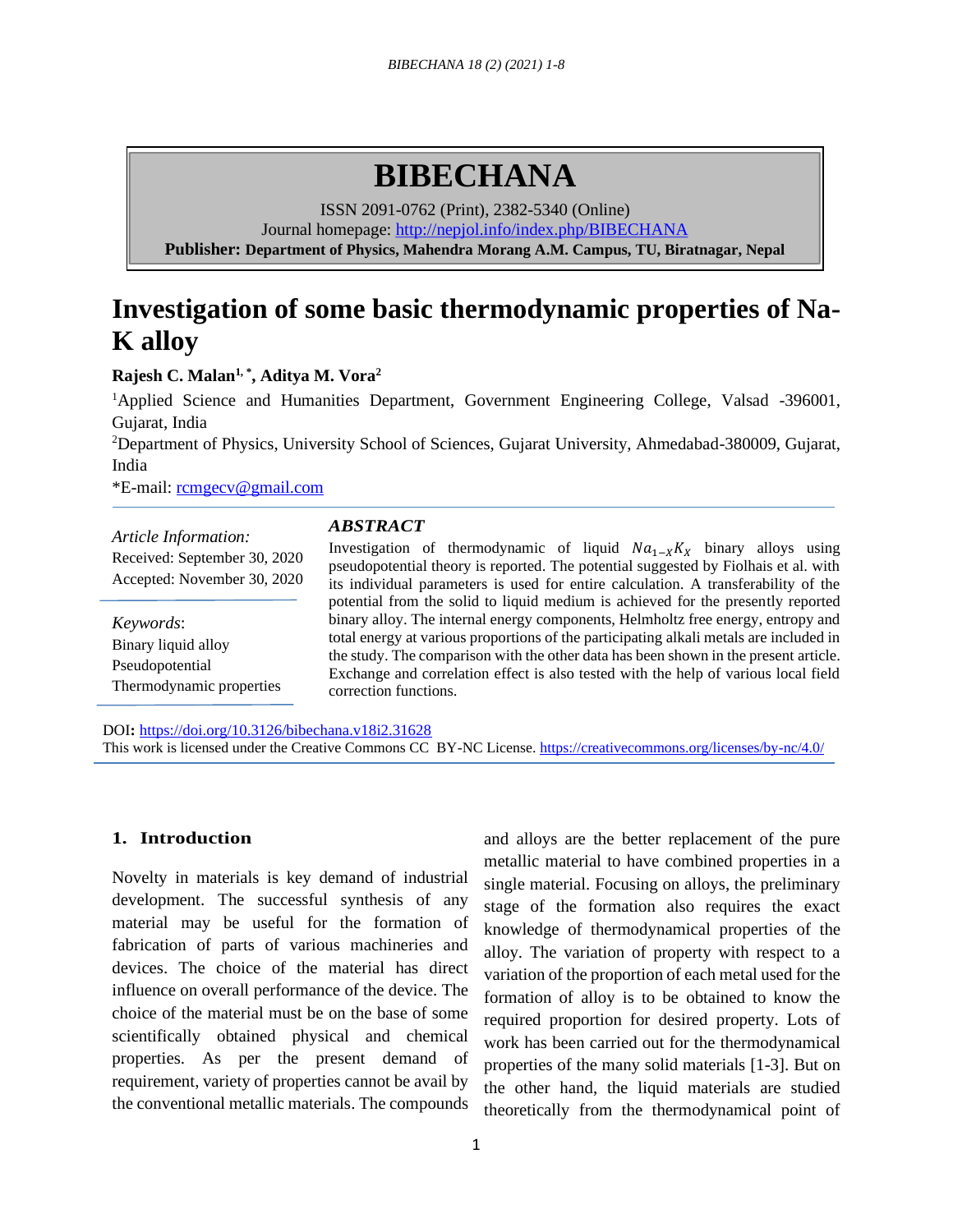view very rarely [4-5]. The liquid alkali metals are widely used in the area of nuclear reactors. As having very fast chemically reactive nature even at room temperature, the study of the thermodynamical properties is of great significance. Binary alloy of alkali metal is able to provide the mix properties of each of the metals of formed alloy. In the present article the focus is made on the one of the binary alkali alloys i.e.,  $Na_{1-x}K_X$  in liquid state.

#### **2. Computational Methodology**

The well-established theory of the pseudopotential is applied for the present calculation. The potential suggested by the Fiolhais et al. [6] is chosen for as the model potentials. The accuracy obtained in previous calculations [9-14] by this potential for various properties is the main reason of the selection of the potential. As the structure factor and the entropy both can easily be characterized by considering the hard sphere system, the well-known Percus-Yevick hard sphere reference system [10] is used. The value of the Hamiltonian of the actual system can be estimated through the perturbation theory. According to the inequality of Gibbs and Bogoliubov [11, 12], the actual Hamiltonian of the reference system is always greater than or equal to the Hamiltonian of the reference system plus the perturbation part. The variational approach along with the Gibbs-Bogoliubov inequality has already been used to approximate the study of thermodynamical study of the metals. The present work extends the computation to the system of binary alkali alloy  $Na_{1-x}K_X$ . The electronic free energy of the binary alloys with atoms positions  $\{R_1\}$  and  $\{R_2\}$  can be written as [13, 14],

$$
F_{ele} \{R_1, R_2\} = F_{eg} + F_1 F_2 \{R_1, R_2\}
$$
 (1)

Here,  $F_1$  and  $F_2$  are the first and second order perturbation energy terms, respectively and  $F_{eg}$  is the free energy of the electron gas that can be expressed as,

$$
F_{eg} = \left[\frac{3}{10}k_F^2 - \frac{3}{4\pi}k_F + E_c - \frac{1}{2}\gamma_{eg}T^2\right]\overline{Z}.
$$
 (2)

To calculate the Helmhöltz free energy  $(F_h)$  of the alloy, the effective potential energy of the ions can be obtained by introducing the direct Coulomb interaction between the ions. The expectation value of this effective potential can be given by,

$$
F_{ps} = F_{eg} + F_1 + F_2\{R_1, R_2\} + F_M.
$$
 (3)

The Madelung contribution  $(F_M)$  shown in the above equation (3) can be given as,

$$
F_M = \frac{1}{\pi} \int_{0}^{\infty} \left[ c_1^2 Z_1^2 (S_{11} - 1) + 2c_1 c_2 (S_{12} - 1) + c_2^2 Z_2^2 (S_{22} - 1) \right] dq.
$$
\n(4)

The  $S_{ij}$  (i = j; 1,2) is the partial structure factors computed from the well-known relations given by as used by Faber [11].

The first order perturbation term  $(F_1)$  is obtained from averaged valence density  $\overline{Z}$ ) and the zeroth Fourier component  $(\alpha_1)$  of pseudopotential from the following equations (5) and (6), respectively,

$$
\mathbf{F}_1 = (c_1 \alpha_1 + c_2 \alpha_2) \bar{\mathbf{Z}} \mathbf{n}.\tag{5}
$$

$$
\alpha_{i} = \lim_{q \to 0} \left( W_{B}(q) + \frac{4Z_{i}\pi e^{2}}{q^{2}} \right).
$$
 (6)

The band structure energy or second order energy term  $(F_2)$  is obtained from,

$$
F_2 = \frac{1}{16\pi^3} \int_0^\infty \begin{cases} c_1 c_2 (W_{B_1} - W_{B_1})^2 + c_1^2 W_{B_1}^2 S_{11} \\ + 2c_1 c_2 W_{B_1} W_{B_2} S_{12} + c_2^2 W_{B_2}^2 S_{22} \end{cases} \begin{cases} \frac{1}{\{\epsilon(q)} - \epsilon\} \\ \epsilon(q) \end{cases}
$$
  
1
$$
\left\{ dq - \frac{\overline{z}}{2} \gamma_2(T) T^2 . \right.
$$
 (7)

Here,  $W_i$  is the screened form factor.  $\varepsilon(q)$  is the dielectric screening function.  $\gamma_2(T)$  is the second order correction to the usual  $\gamma$  factor describing the low temperature electronic specific heat and is given by,

$$
\gamma_2(T) =
$$
  
\n
$$
\frac{2}{3\pi^2 Z} \int_0^\infty \frac{x^2}{x^2 - 1} f(x) \begin{cases} c_1 c_2 (W_1 - W_2)^2 + c_1^2 W_1^2 S_{11} \\ + 2c_1 c_2 W_1 W_2 S_{12} + c_2^2 W_2^2 S_{22} \end{cases}
$$
\nin which M is the second form factor.

in which,  $W_i$  is the screened form factor. While, the function  $f(x)$  is be defined as,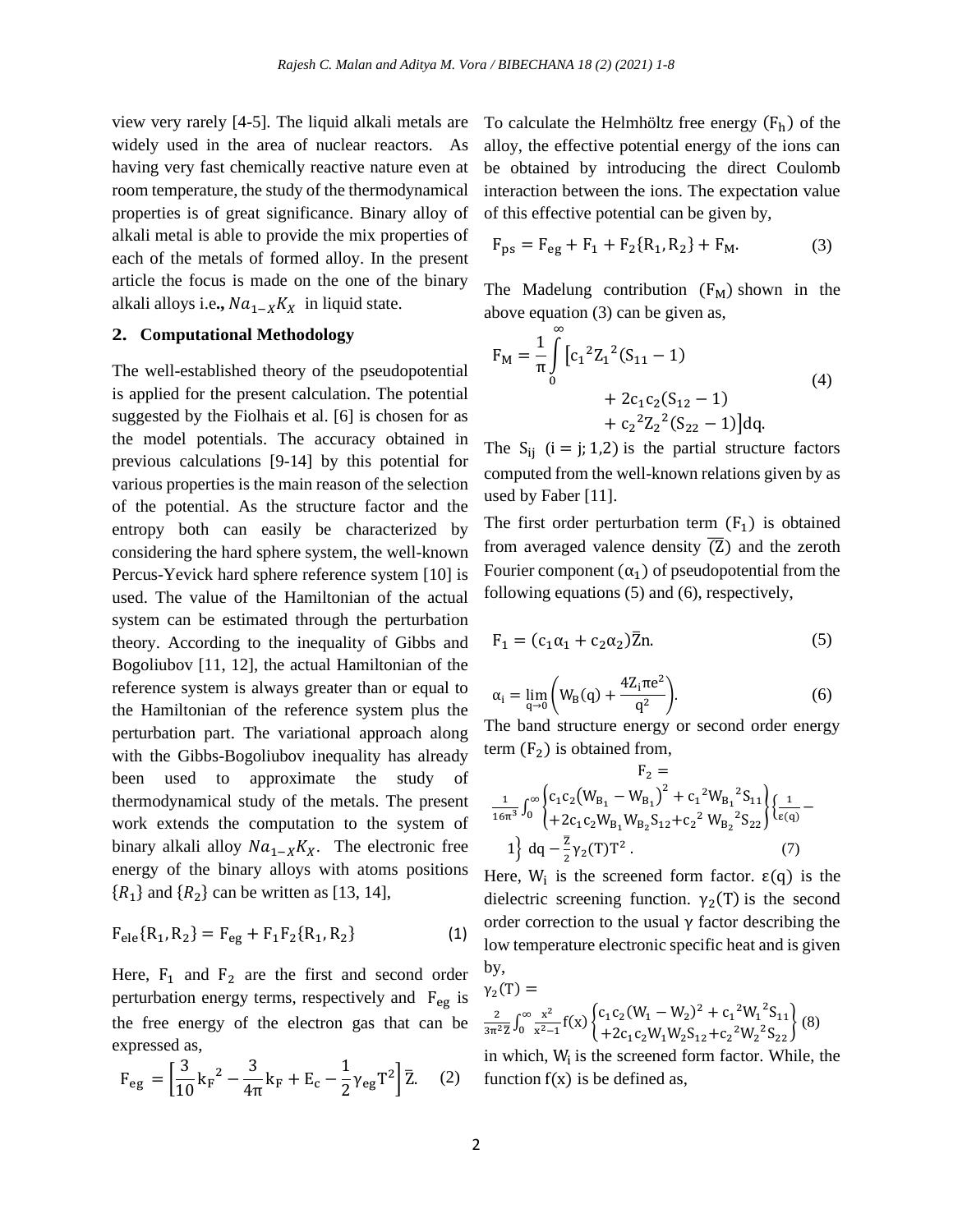$$
f(x) = \left(\frac{x^2 - 1}{4x} \ln \left| \frac{1 + x}{1 - x} \right| \right) + \frac{1}{2}.
$$
 (9)

The free energy per particle  $(F_{mix})$  can be expressed as,

$$
F_{\text{mix}} = c_1 \mu_1 + c_2 \mu_2 - \frac{P_{\text{hs}}}{n}.
$$
 (10)

The chemical potential is obtained by following equation,  $\overline{2}$ 

$$
\frac{\mu_{i}}{k_{B}T} = \ln \left[ n_{i} \frac{2\pi\hbar^{2}}{m_{i}k_{B}T} \right]^{\frac{3}{2}} - \ln(1-\eta)
$$
  
+
$$
\ln \left[ \frac{3X\sigma_{i}}{1-\eta} \right] + \frac{3}{2} \left[ \frac{3X^{2}}{(1-\eta)^{2}} + \frac{2Y}{1-\eta} \right] \sigma_{i}^{2}
$$
  
+
$$
\left[ \frac{\pi P_{hs}\sigma_{i}^{3}}{6k_{B}T} \right].
$$
 (11)

and

$$
\frac{P_{hs}}{V_{T}}
$$

$$
= \frac{n(1 + \eta + \eta^2) - \frac{1}{2}\pi n_1 n_2 (\sigma_1 - \sigma_2)^2 (\sigma_1 + \sigma_2 + \sigma_1 \sigma_1 X)}{(1 - \eta)^3}
$$
(12)

where,

$$
X = \frac{1}{6}\pi(n_1\sigma_1^2 + n_2\sigma_2^2)
$$
 (13)

and

$$
Y = \frac{1}{6}\pi(n_1\sigma_1 + n_2\sigma_2).
$$
 (14)

The internal energy  $(F_{int})$  can be given as,

$$
F_{int} = \frac{3}{2}k_{B}T + F_{eg} + F_{1} + F_{2}{R_{1}, R_{2}} + F_{M}. \qquad (15)
$$
  
Using equations (10)-(15),

$$
F_{\text{mix}} = \frac{3}{2}K_{\text{B}}T - TS_{\text{mix}}\tag{16}
$$

where,  $S_{mix}$  is the total entropy for alloy system and can be divided into following four parts,

$$
S_{\text{mix}} = S_{\text{gas}} + S_{\text{c}} + S_{\eta} + S_{\sigma}.
$$
 (17)

where,  $S_c$  is the ideal entropy of mixing,  $S_{gas}$ represents the gas term,  $S_n$  corresponds to packing density  $\eta$  and  $S_{\sigma}$  arises due to the difference in diameters of the hard sphere of participating elements of the alloy, respectively.

The various contributions of the entropy can be given as,

$$
\frac{S_c}{k_B} = -(c_1 \ln c_1 + c_2 \ln c_2),
$$
\n(18)

$$
\frac{S_{\eta}}{k_{B}} = \ln(1 - \eta) + \frac{3}{2} \left[ 1 - \frac{1}{(1 - \eta)^{2}} \right],
$$
\n(19)

 $S_{\sigma}$  $\frac{16}{k_B} =$ 

$$
= \frac{\pi c_1 c_2 n (\sigma_1 - \sigma_2)^2 [12(\sigma_1 + \sigma_2) - \pi n (c_1 \sigma_1^4 + c_2 \sigma_2^4)^2]}{24(1 - \eta)^2}
$$
\n(20)

and

$$
\frac{S_{\text{gas}}}{k_{\text{B}}} = \ln \left[ \frac{e}{n} \left( \frac{em k_{\text{B}} T}{2 \pi \hbar^2} \right)^{\frac{3}{2}} \right],\tag{21}
$$

From all above required contributions, the Helmhöltz free energy  $(F_h)$  can be obtained as,

$$
F_h = F_{ps} + F_{mix}.
$$
 (22)

To estimate the screening effect over the bare-ion potential the Hartree local field correction function (H) is used [15]. The other local field correction functions used over the bare-ion potential are the functions suggested by Hubbard-Sham (HS) [16, 17], Vashishtha-Shingwi (VS) [18], Taylor (T) [19], Sarkar et al. (S) [20], Ichimaru-Utsumi (IU) [21] and Farid et al. (F) [22] and Nagy (N) [23].

#### **3. Results and Discussion**

The individual parameters of the potential of Fiolhais *et al.* [6] and the constants are used as given in the Table 1. The potential parameters are directly adopted from the original work of the Fiolhais *et al.*  [6]. Table 2 shows the various parts  $(F_{ea}, F_1, F_M$  and  $F_{mix}$ ) that contributes to the internal energy ( $F_{int}$ ) of the alloy. Rather than calculating only internal energy  $(F_{int})$  and the Helmhotz free energy  $(F_h)$ , the present calculation focused on calculation of the microscopic distributions of these energies in further contribution. The present results also compared with the others available theoretical results [14] to validate our results. It can be seen from the Table 2 that the  $F_{eg}$  and  $F_M$  has excellent agreement with compared results [14].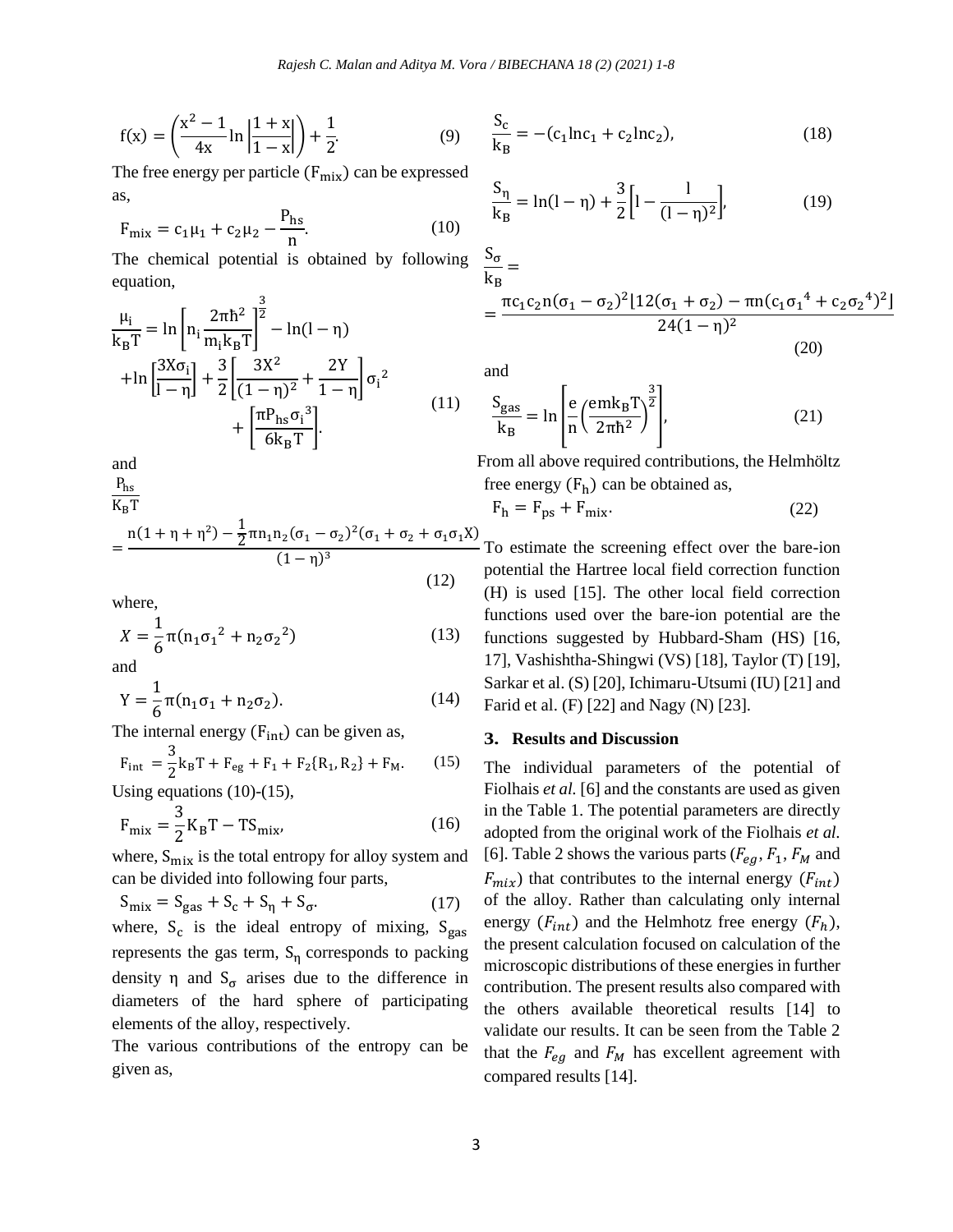A very good agreement is obtained with the results of Vora [14] for the results of  $F_{mix}$ . This means the results generated by the potential used in present calculation and by Vora [14] provides the almost same type of approximation for free electron energy, free energy per particle of the binary mixture and the Madlung static electrical energy. The contributions provided by  $F_{eg}$ ,  $F_M$  and  $F_{mix}$  are negative whereas that due to  $F_1$  is positive. Out of these four parts, the  $F_1$  and  $F_2$  depend upon model potential.  $F_1$  is obtained from the zero limit of the potential.

The results of the second order perturbation energy  $(F<sub>2</sub>)$  for eight different local field corrections functions [15-23] are shown in the Table 3. The comparision of the present result with the other theoretical available data [14] is also shown in the Table 3. From the Table 3, it can be observed that the results due to N-function [23] is highest for all concentration  $(X)$ . The HS-function [16, 17] provids the minimum exchange and correlation effect with respect to H-function [15].

The total internal energy  $(F_{int})$  of the alloys under study is shown in the Table 4. The minimum

**Table 1.** Input parameters and constants.

deviation from the experimental value [20] is obtained for the N-function [23] and maximum for H-function [15]. However no significant effect is change is observed for any of the local field correction functions. Hence, the suggested bare-ion potential is suffiently efficient to provide the screening and exchange and correlation effect.

It also can b observed from the Table 4 that the variation of  $F_{int}$  from the experimental value [13] is maximum at  $X = 0$  is and minimum for  $X = 1$ . Thus, the potential provides the poor results when proportion of Na is more and better results when proportion of K is more.

Various entroy contributions and total entropy  $S_{mix}$ are obtained a shown in the Figure 1. The entropy contributes to the Helmholtz free enrgy  $(F_h)$  as shown in the equation [3] and [4].

The calculated Helmhotz free energy  $(F_h)$  is shown in the Table 6. The results obtained for the  $F_h$  are found in well agreement with the experimental data [13] for  $X = 1$ , better agreement for  $X = 0.5$  and reasonable agreement for  $X = 0$ .

| <b>Metal</b> | $\Omega$ (au) | $k_f$ (au) | $\alpha$ (au) [6] | $R$ (au) [6] |  |
|--------------|---------------|------------|-------------------|--------------|--|
| Na           | 227.76        | 0.4742     | 3.517             | 0.492        |  |
|              | 528.67        | 0.3826     | 3.349             | 0.679        |  |



**Fig. 1:** Various Entropy Contributions.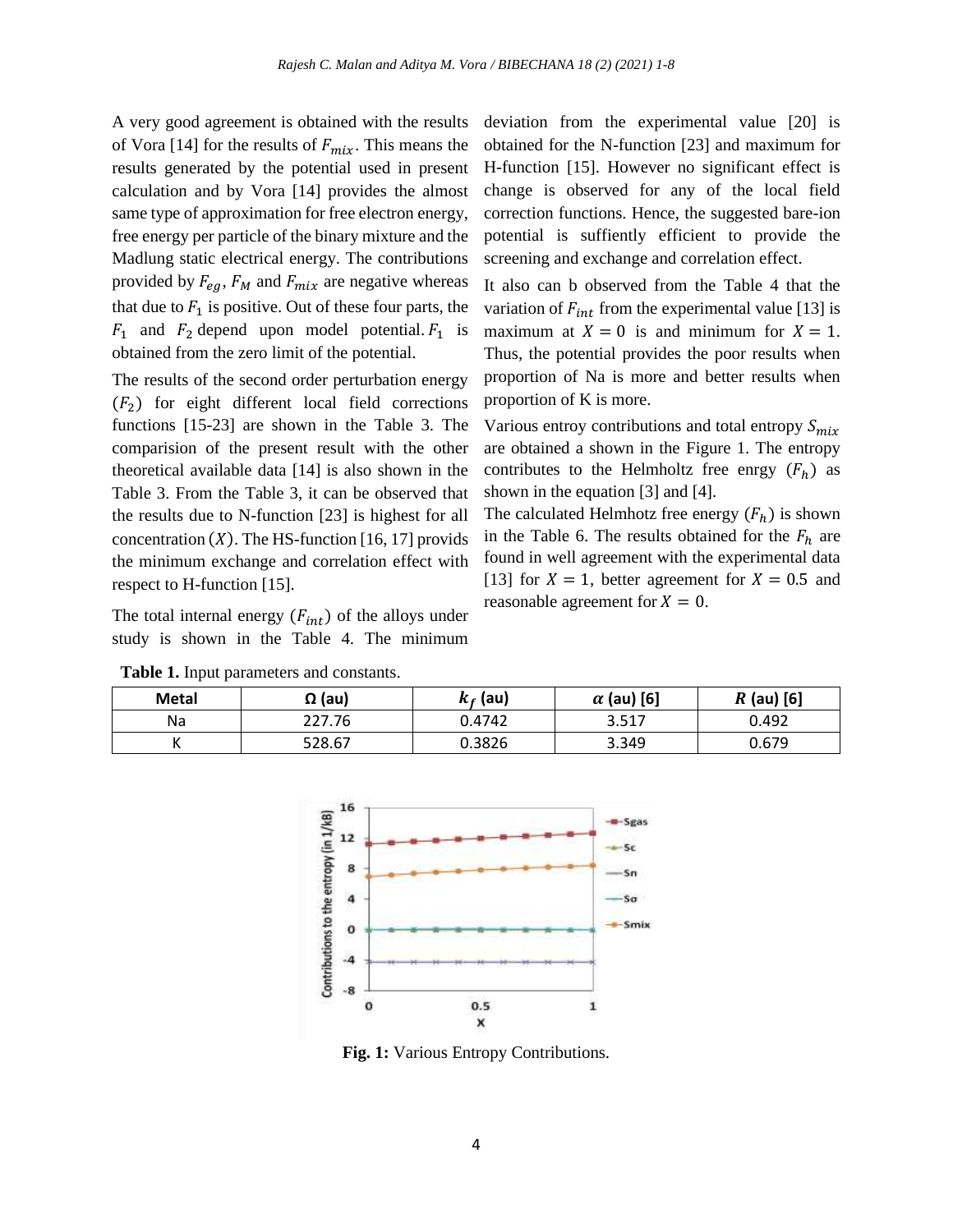| $\boldsymbol{X}$ | $F_{eg}$ | Others [14] | F <sub>1</sub> | $F_M$    | Others [14] | $F_{mix}$ | Others [14] |
|------------------|----------|-------------|----------------|----------|-------------|-----------|-------------|
| 0.0              | $-81.61$ | $-81.63$    | 78.49          | $-213.7$ | $-210.17$   | $-6.45$   | $-7.51$     |
| 0.1              | $-81.73$ | $-81.74$    | 79.47          | $-203.1$ | $-210.37$   | $-6.71$   | $-8.12$     |
| 0.2              | $-81.73$ | $-81.72$    | 83.30          | $-194.5$ | $-192.15$   | $-6.93$   | $-8.54$     |
| 0.3              | $-81.64$ | $-81.62$    | 86.57          | $-187.5$ | $-184.55$   | $-7.13$   | $-8.87$     |
| 0.4              | $-81.48$ | $-81.45$    | 89.40          | $-182.1$ | $-178.36$   | $-7.32$   | $-9.12$     |
| 0.5              | $-81.28$ | $-81.24$    | 91.87          | $-178.0$ | $-173.40$   | $-7.49$   | $-9.32$     |
| 0.6              | $-81.05$ | $-81.00$    | 94.05          | $-175.0$ | $-169.53$   | $-7.64$   | $-9.45$     |
| 0.7              | $-80.78$ | $-80.73$    | 95.99          | $-172.9$ | $-166.61$   | $-7.79$   | $-9.53$     |
| 0.8              | $-80.50$ | $-80.44$    | 97.71          | $-171.8$ | $-164.54$   | $-7.92$   | $-9.55$     |
| 0.9              | $-80.21$ | $-80.13$    | 99.27          | $-171.5$ | $-163.20$   | $-8.05$   | $-9.48$     |
| 1.0              | $-79.90$ | $-79.82$    | 100.67         | $-171.8$ | $-162.53$   | $-8.17$   | $-9.23$     |

**Table 2:**  $F_{eg}$ ,  $F_1$ ,  $F_M$  and  $F_{mix}$  (\*  $10^{-3}$ *in au*)

**Table 3.**  $F_2 * 10^{-3}$  in au

| $\boldsymbol{X}$ | H        | <b>HS</b> | <b>VS</b> | T        | S        | <b>IU</b> | F        | N        | Others [14] |
|------------------|----------|-----------|-----------|----------|----------|-----------|----------|----------|-------------|
| 0.0              | $-16.09$ | $-15.45$  | $-14.88$  | $-14.63$ | $-15.14$ | $-14.35$  | $-14.33$ | $-13.27$ | $-13.69$    |
| 0.1              | $-70.51$ | $-68.68$  | $-67.09$  | $-66.38$ | $-67.83$ | $-65.68$  | $-65.61$ | $-61.83$ |             |
| 0.2              | $-74.60$ | $-72.33$  | $-70.23$  | $-69.20$ | $-71.18$ | $-68.30$  | $-68.18$ | $-63.93$ |             |
| 0.3              | $-61.07$ | $-58.81$  | $-56.55$  | $-55.33$ | $-57.54$ | $-54.39$  | $-54.24$ | $-50.60$ |             |
| 0.4              | $-43.40$ | $-41.39$  | $-39.23$  | $-37.96$ | $-40.14$ | $-37.09$  | $-36.92$ | $-34.29$ |             |
| 0.5              | $-27.86$ | $-26.20$  | $-24.30$  | $-23.11$ | $-25.08$ | $-22.37$  | $-22.20$ | $-20.57$ | $-19.20$    |
| 0.6              | $-17.44$ | $-16.15$  | $-14.59$  | $-13.56$ | $-15.22$ | $-12.98$  | $-12.83$ | $-11.89$ |             |
| 0.7              | $-12.38$ | $-11.40$  | $-10.19$  | $-9.38$  | $-10.67$ | $-8.94$   | $-8.82$  | $-8.17$  |             |
| 0.8              | $-12.21$ | $-11.46$  | $-10.56$  | $-9.98$  | $-10.93$ | $-9.66$   | $-9.57$  | $-8.80$  |             |
| 0.9              | $-14.43$ | $-13.83$  | $-13.18$  | $-12.83$ | $-13.46$ | $-12.58$  | $-12.53$ | $-11.39$ |             |
| 1.0              | $-12.62$ | $-12.22$  | $-11.84$  | $-11.71$ | $-12.03$ | $-11.54$  | $-11.53$ | $-10.30$ | $-14.50$    |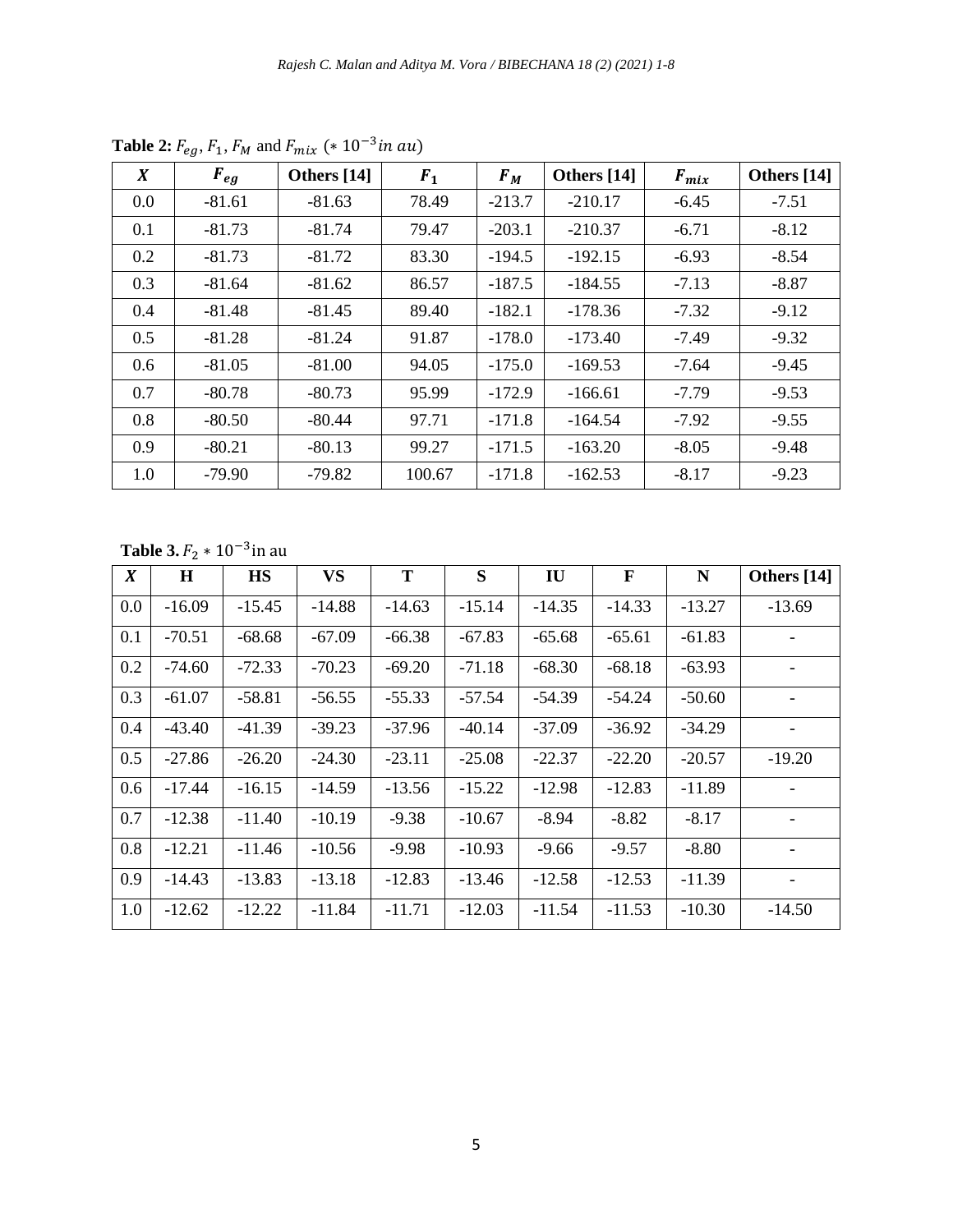| $\boldsymbol{X}$ | H         | <b>HS</b> | <b>VS</b> | T         | S         | IU        | $\mathbf{F}$ | N         | <b>Exp</b> [13] |
|------------------|-----------|-----------|-----------|-----------|-----------|-----------|--------------|-----------|-----------------|
| 0.0              | $-308.75$ | $-308.11$ | $-307.55$ | $-307.29$ | $-307.81$ | $-307.02$ | $-307.00$    | $-305.93$ | $-226.00$       |
| 0.1              | $-274.13$ | $-272.30$ | $-270.71$ | $-270.00$ | $-271.45$ | $-269.30$ | $-269.23$    | $-265.45$ |                 |
| 0.2              | $-265.74$ | $-263.48$ | $-261.38$ | $-260.34$ | $-262.32$ | $-259.45$ | $-259.33$    | $-255.08$ |                 |
| 0.3              | $-241.92$ | $-239.66$ | $-237.40$ | $-236.18$ | $-238.38$ | $-235.24$ | $-235.09$    | $-231.45$ |                 |
| 0.4              | $-215.82$ | $-213.80$ | $-211.64$ | $-210.37$ | $-212.55$ | $-209.50$ | $-209.33$    | $-206.71$ |                 |
| 0.5              | $-193.46$ | $-191.80$ | $-189.90$ | $-188.70$ | $-190.68$ | $-187.97$ | $-187.80$    | $-186.16$ |                 |
| 0.6              | $-177.62$ | $-176.33$ | $-174.77$ | $-173.73$ | $-175.39$ | $-173.16$ | $-173.00$    | $-172.07$ |                 |
| 0.7              | $-168.35$ | $-167.37$ | $-166.16$ | $-165.35$ | $-166.64$ | $-164.92$ | $-164.79$    | $-164.14$ |                 |
| 0.8              | $-165.04$ | $-164.29$ | $-163.39$ | $-162.82$ | $-163.76$ | $-162.50$ | $-162.41$    | $-161.63$ |                 |
| 0.9              | $-165.06$ | -164.46   | $-163.81$ | $-163.46$ | $-164.10$ | $-163.21$ | $-163.17$    | $-162.02$ |                 |
| 1.0              | $-161.87$ | $-161.48$ | $-161.10$ | $-160.96$ | $-161.28$ | $-160.79$ | $-160.79$    | $-159.55$ | $-190.00$       |

**Table :**  $F_{int} * 10^{-3}$ in au

**Table 5:**  $F_h * 10^{-3}$ in au

| $\boldsymbol{X}$ | $\bf H$   | <b>HS</b> | <b>VS</b> | T         | S         | IU        | $\mathbf{F}$ | N         | <b>Exp</b> [13] |
|------------------|-----------|-----------|-----------|-----------|-----------|-----------|--------------|-----------|-----------------|
| 0.0              | $-369.62$ | $-368.99$ | $-368.42$ | $-368.16$ | $-368.68$ | $-367.89$ | $-367.87$    | $-366.80$ | $-250.33$       |
| 0.1              | $-323.36$ | $-321.53$ | $-319.94$ | $-319.24$ | $-320.68$ | $-318.54$ | $-318.46$    | $-314.68$ |                 |
| 0.2              | $-320.67$ | $-318.41$ | $-316.30$ | $-315.27$ | $-317.25$ | $-314.37$ | $-314.25$    | $-310.01$ |                 |
| 0.3              | $-306.24$ | $-303.98$ | $-301.72$ | $-300.50$ | $-302.70$ | $-299.56$ | $-299.41$    | $-295.77$ |                 |
| 0.4              | $-287.95$ | $-285.94$ | $-283.78$ | $-282.51$ | $-284.69$ | $-281.64$ | $-281.47$    | $-278.84$ |                 |
| 0.5              | $-269.63$ | $-267.97$ | $-266.06$ | $-264.87$ | $-266.84$ | $-264.14$ | $-263.96$    | $-262.33$ | $-235.90$       |
| 0.6              | $-253.39$ | $-252.09$ | $-250.53$ | $-249.50$ | $-251.16$ | $-248.93$ | $-248.77$    | $-247.84$ |                 |
| 0.7              | $-239.82$ | $-238.84$ | $-237.63$ | $-236.82$ | $-238.12$ | $-236.39$ | $-236.26$    | $-235.61$ |                 |
| 0.8              | $-229.41$ | $-228.66$ | $-227.76$ | $-227.18$ | $-228.13$ | $-226.86$ | $-226.77$    | $-226.00$ |                 |
| 0.9              | $-221.56$ | $-220.97$ | $-220.32$ | $-219.97$ | $-220.60$ | $-219.72$ | $-219.67$    | $-218.52$ |                 |
| 1.0              | $-214.13$ | $-213.74$ | $-213.36$ | $-213.23$ | $-213.54$ | $-213.06$ | $-213.05$    | $-211.81$ | $-218.51$       |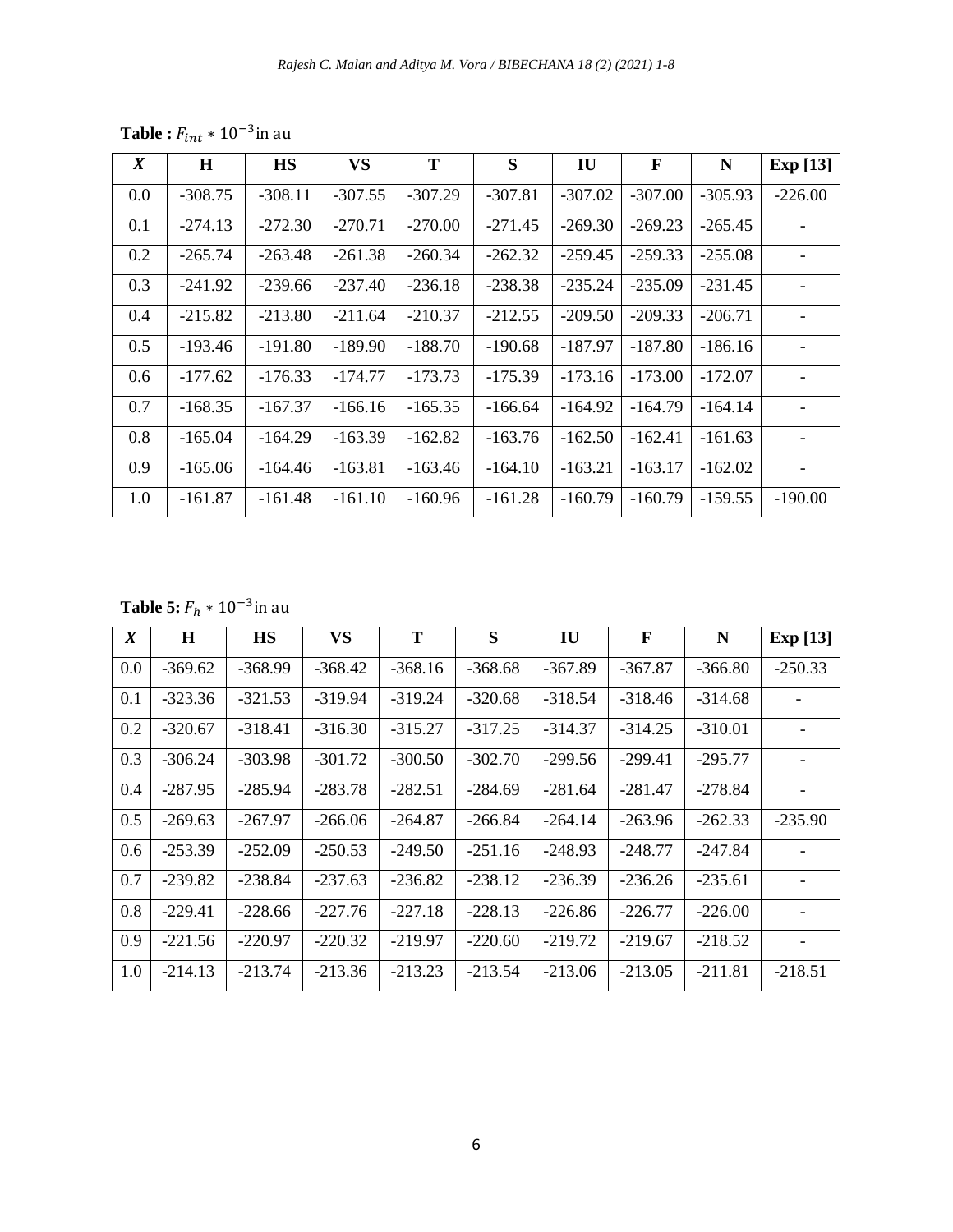#### **4. Conclusion**

The thermodynamical investigation of the liquid alkali  $Na_{1-X}K_X$  alloy has been done. The potential of Fiolhais *et al*. [6] is found appropreate to describe the themodynamical properties of the alloy under study. The results for the internal energy  $(F_{int})$  and Helmholtz energy  $(F_h)$  are obtained and found in a good agreement at some concentration value. The present results are found to be deviated from the experimental data [13] at lower concentration.

#### **References**

- [1] J. K. Baria, Analysis of thermodynamics of liquid dand f-shell metals with the variational approach, Chinese physics letters 20(6) (2003) 894. <https://doi.org/10.1088/0256-307X/20/6/333>
- [2] R.C. Gosh, A.Z. Ahmed, and G. M. Bhuiyan, Investigation of surface entropy for liquid less simple metals, The European Physical Journal B 56(3) (2007) 177-181.

<https://doi.org/10.1140/epjb/e2007-00104-9>

[3] P. Kumar, N.K. Bhatt, P.R. Vyas, and V.B. Gohel, The study of anharmonic properties and spd hybridization in barium at extreme environment, Phase Transitions 90(12) (2017) 1167-1178. <https://doi.org/10.1080/01411594.2017.1326601>

[4] P.B. Thakor, V.N. Patel, B.Y. Thakore, P.N.

- Gajjar, and A.R. Jani, Thermodynamic properties of some simple metals in liquid phase by pseudopotential theory, Indian Journal of Pure and Applied Physics 42 (2004) 684.
- [5] N.E. Dubinin, L.D. Son, N.A. Vatolin, Thermodynamic properties of liquid binary transition-metal alloys in the Bretonnet-Silbert model, In Defect and Diffusion Forum 263 (2007) 105-110,Trans Tech Publications. [https://doi.org/10.4028/www.scientific.net/DDF.26](https://doi.org/10.4028/www.scientific.net/DDF.263.105) [3.105](https://doi.org/10.4028/www.scientific.net/DDF.263.105)
- [6] C. Fiolhais, J.P. Perdew,S.Q. Armster, J.M. MacLaren, and M. Brajczewska, Dominant density parameters and local pseudopotentials for simple metals, Physical Review B 51(20) (1995) 14001. <https://doi.org/10.1103/PhysRevB.51.14001>
- [7] R.C. Malan, and A.M. Vora, Thermodynamical investigation of liquid Li1-xKx alloy, In AIP Conference Proceedings (Vol. 2009, No. 1, p. 020052), AIP Publishing, 2018. <https://doi.org/10.1063/1.5052121>
- [8] R.C. Malan, and A.M. Vora, Electrical resistivity of liquid Na-alkali alloys, In AIP Conference Proceedings (Vol. 1953, No. 1, p. 140014), AIP Publishing, 2018. <https://doi.org/10.1063/1.5033189>
- [9] R.C. Malan, and A.M. Vora, Thermodynamical Investigation of Liquid Alkali Metals with Gibbs-Bogoliubov Method, J Nano Electronic Phys. 10(3) (2018) 3020.

[https://doi.org/10.21272/jnep.10\(3\).03020](https://doi.org/10.21272/jnep.10(3).03020)

- [10] J.K. Percus, and G.J. Yevick,. Analysis of classical statistical mechanics by means of collective coordinates, Physical Review 110(1)(1958) 1. <https://doi.org/10.1103/PhysRev.110.1>
- [11] T.E. Faber, Introduction to the Theory of Liquid Metals, Cambridge Uni. Press, London, 1972.
- [12] M. Shimoji, Liquid Metals, An Introduction to the Physics and Chemistry of Metals in the Liquid State. Academic Press, London, 1977.
- [13] I.H. Umar, A. Meyer,M. Watabe, and W.H. Young, Thermodynamic calculations for liquid alloys with an application to sodium-potassium, Journal of Physics F: Metal Physics 4(10) (1974)1691. <https://doi.org/10.1088/0305-4608/4/10/016>
- [14] A.M.Vora, Study of thermodynamical properties of liquid binary alloys by a pseudopotential method, J. Theo. App. Phys. 3(4) (2010) 25.
- [15] Y. Waseda, The structure of non-crystalline materials: liquids and amorphous solids. McGraw-Hill, New York, 1977.
- [16] J. Hubbard, The description of collective motions in terms of many-body perturbation Theory. II. The correlation energy of a free-electron gas. Proceedings of the Royal Society of London, Series A, Mathematical and Physical Sciences 243(1234) (1958) 336-352. <https://doi.org/10.1098/rspa.1958.0003>
- [17] L.J.Sham, A calculation of the phonon frequencies in sodium. Proceedings of the Royal Society of London. Series A, Mathematical and Physical Sciences 283(1392) (1995) 33-49. <https://doi.org/10.1098/rspa.1965.0005>
- [18] P. Vashishta, K.S Singwi, Electron correlations at metallic densities, Physical Review B 6(3) (1972) 875.

<https://doi.org/10.1103/PhysRevB.6.875>

- [19] R. Taylor, A simple, useful analytical form of the static electron gas dielectric function, Journal of Physics F: Metal Physics 8(8) (1978) 1699. <https://doi.org/10.1088/0305-4608/8/8/011>
- [20] A. Sarkar, D. Sen, S. Haldar, and D. Roy, Static local field factor for dielectric screening function of